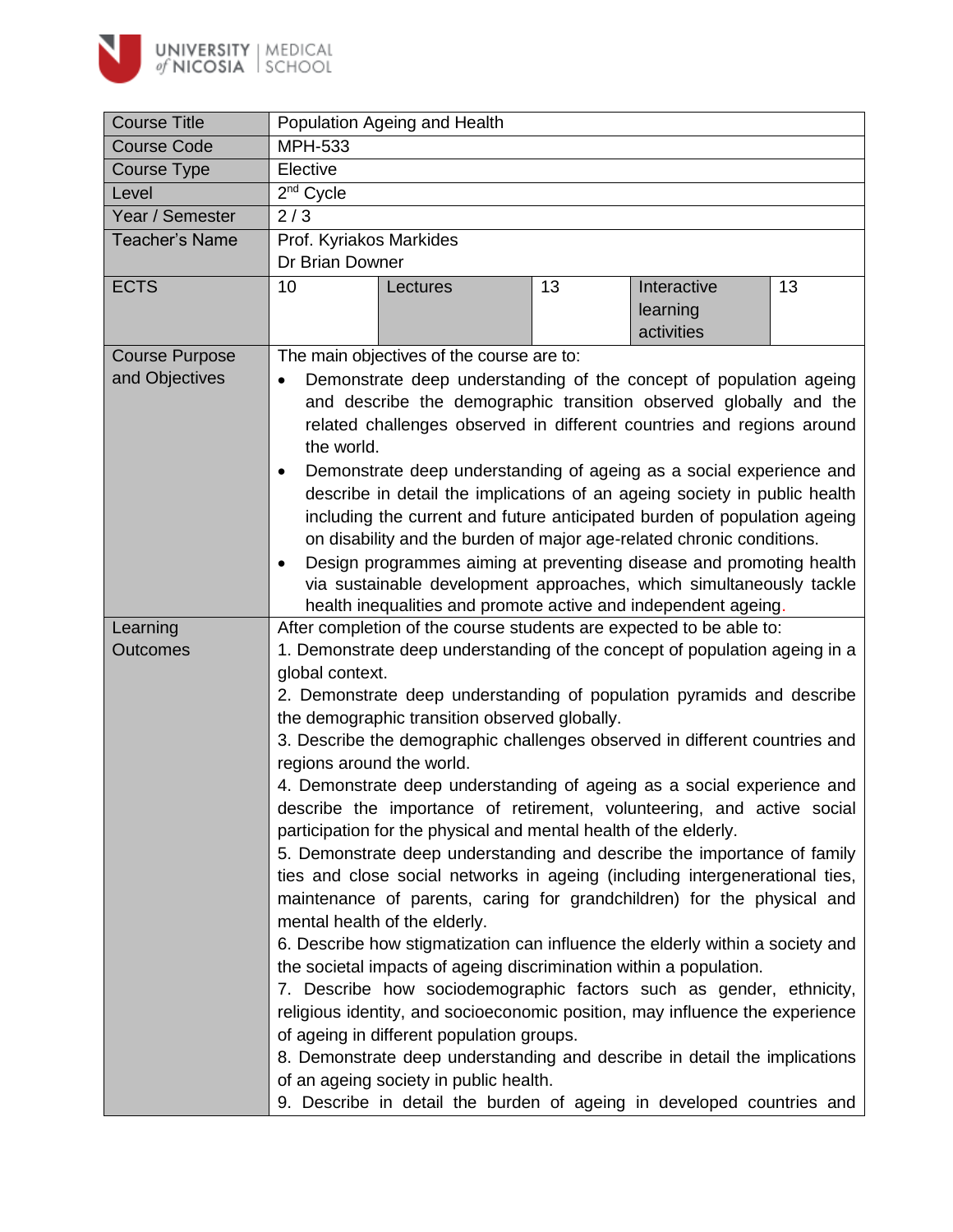| <b>UNIVERSITY   MEDICAL</b><br>of NICOSIA   SCHOOL |                                                                                                                                                                                                                                                                              |          |                                                                            |  |  |
|----------------------------------------------------|------------------------------------------------------------------------------------------------------------------------------------------------------------------------------------------------------------------------------------------------------------------------------|----------|----------------------------------------------------------------------------|--|--|
|                                                    |                                                                                                                                                                                                                                                                              |          |                                                                            |  |  |
|                                                    | discuss the role of this in the epidemiological transition observed over the                                                                                                                                                                                                 |          |                                                                            |  |  |
|                                                    | past few decades.                                                                                                                                                                                                                                                            |          |                                                                            |  |  |
|                                                    |                                                                                                                                                                                                                                                                              |          | 10. Describe in detail the onset of ageing in developing countries and how |  |  |
|                                                    | this may result in a new epidemiological transition.                                                                                                                                                                                                                         |          |                                                                            |  |  |
|                                                    | 11. Describe the current and future anticipated burden of population ageing<br>on dementia and neurodegenerative disease in developed societies, and the<br>anticipated burden in developing societies.                                                                      |          |                                                                            |  |  |
|                                                    | 12. Describe the current and future anticipated burden of population ageing<br>on osteoporosis, fractures and related disability in developed societies, and                                                                                                                 |          |                                                                            |  |  |
|                                                    | the anticipated burden in developing societies.<br>13. Describe the current and future anticipated burden of population ageing<br>on cardio metabolic and cerebrovascular conditions, such as type 2<br>diabetes, stroke and CHD in developed societies, and the anticipated |          |                                                                            |  |  |
|                                                    |                                                                                                                                                                                                                                                                              |          |                                                                            |  |  |
|                                                    | burden in developing societies.<br>14. Describe the current and future anticipated burden of population ageing<br>on mental health (depression, anxiety, delirium) in developed societies, and                                                                               |          |                                                                            |  |  |
|                                                    | the anticipated burden in developing societies.                                                                                                                                                                                                                              |          |                                                                            |  |  |
|                                                    | 15. Describe the burden of ageing-related disability, including vision and<br>hearing loss, as well as poor dental health, on the society as a whole.                                                                                                                        |          |                                                                            |  |  |
|                                                    | 16. Demonstrate deep understanding and describe in detail the concepts of                                                                                                                                                                                                    |          |                                                                            |  |  |
|                                                    | quality of life in ageing, as well as healthy, active, independent ageing and<br>their benefit for the health of the society as a whole.                                                                                                                                     |          |                                                                            |  |  |
|                                                    | 17. Describe the implications public health planning, health care, welfare,                                                                                                                                                                                                  |          |                                                                            |  |  |
|                                                    | and social policy in managing and reducing the burden population ageing on<br>societies.                                                                                                                                                                                     |          |                                                                            |  |  |
|                                                    |                                                                                                                                                                                                                                                                              |          |                                                                            |  |  |
|                                                    | 18. Design programmes aiming at preventing disease and disability and                                                                                                                                                                                                        |          |                                                                            |  |  |
|                                                    | promoting health, as well as active and independent ageing, among the<br>elderly, which will in turn help alleviate the societal burden of ageing.<br>19. Devise global interdisciplinary initiatives aiming at tackling the societal                                        |          |                                                                            |  |  |
|                                                    |                                                                                                                                                                                                                                                                              |          |                                                                            |  |  |
|                                                    |                                                                                                                                                                                                                                                                              |          | impact of ageing in different parts of the world, both in developed and    |  |  |
|                                                    | developing countries.                                                                                                                                                                                                                                                        |          |                                                                            |  |  |
| Prerequisites                                      | MPH-511, MPH- 512,                                                                                                                                                                                                                                                           | Required | None                                                                       |  |  |
|                                                    | MPH- 513, MPH- 521,                                                                                                                                                                                                                                                          |          |                                                                            |  |  |
|                                                    | MPH-531, MPH-523.                                                                                                                                                                                                                                                            |          |                                                                            |  |  |
| <b>Course Content</b>                              | Introduction to ageing in a global context<br>1.                                                                                                                                                                                                                             |          |                                                                            |  |  |
|                                                    | Demographic transition and the related societal burden<br>2.                                                                                                                                                                                                                 |          |                                                                            |  |  |
|                                                    | 3. Ageing as a social experience I: social participation and family bonds                                                                                                                                                                                                    |          |                                                                            |  |  |
|                                                    | 4. Ageing as a social experience II: stigma and other societal implications<br>5. The burden of an ageing society in population health in developed and                                                                                                                      |          |                                                                            |  |  |
|                                                    | in developing nations                                                                                                                                                                                                                                                        |          |                                                                            |  |  |
|                                                    | Burden of age-related conditions I: dementia and neurodegenerative<br>6.<br>disease<br>Burden of age-related conditions II: osteoporosis, fractures and related<br>7.<br>disability                                                                                          |          |                                                                            |  |  |
|                                                    |                                                                                                                                                                                                                                                                              |          |                                                                            |  |  |
|                                                    |                                                                                                                                                                                                                                                                              |          |                                                                            |  |  |
|                                                    | 8. Burden of age-related conditions III: cardiometabolic and                                                                                                                                                                                                                 |          |                                                                            |  |  |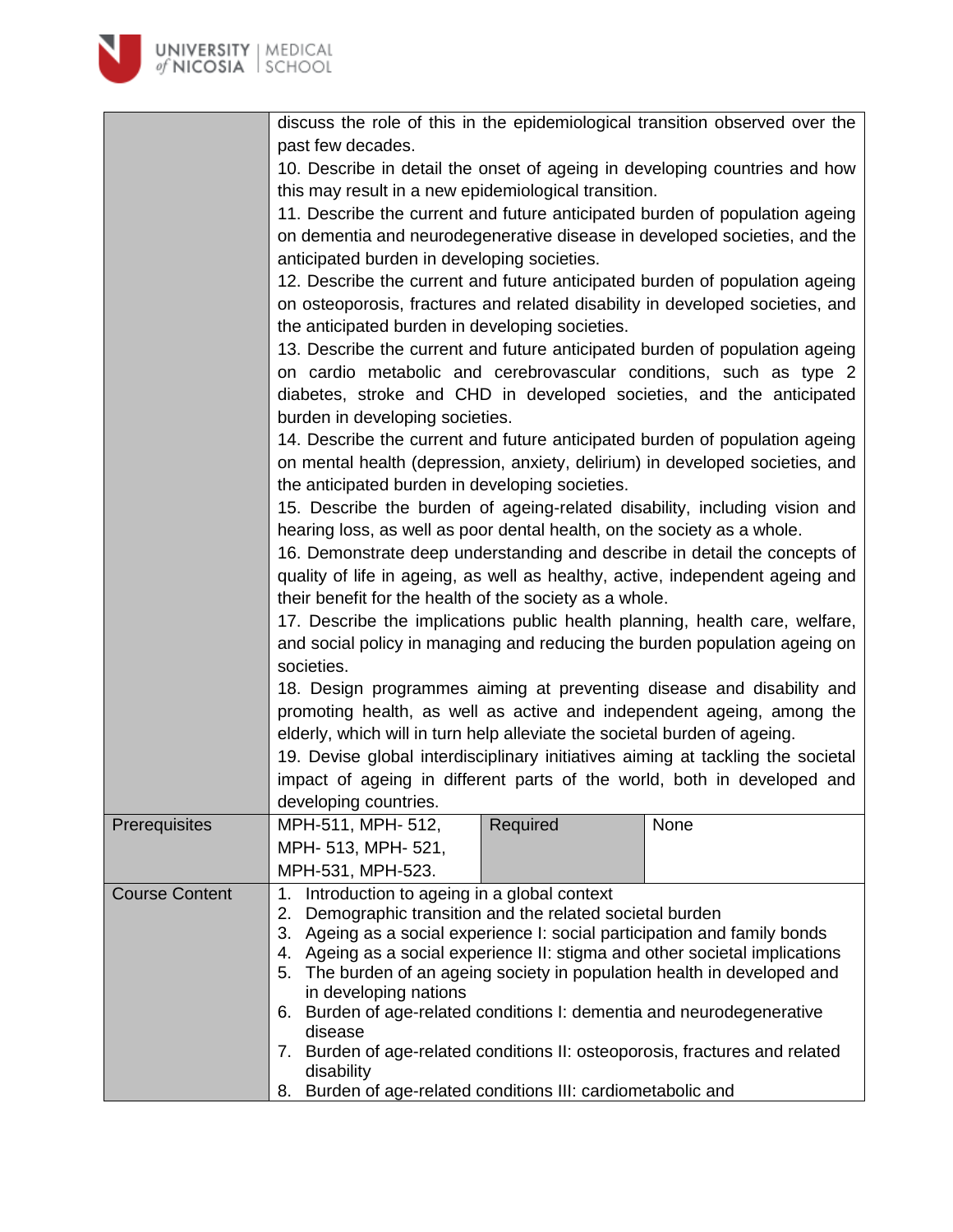

|                         | cerebrovascular conditions<br>9. Burden of age-related conditions IV: mental health<br>10. Burden of ageing-related disability: vision and hearing loss, and poor<br>dental health<br>11. Healthy, active, independent ageing and the benefit to the health of the<br>society<br>12. Social policy and health care for alleviating ageing -related burden.<br>13. Design of intervention programmes for tackling ageing-related burden in<br>societies and populations |                                                                                                                                       |                                     |      |                        |  |
|-------------------------|------------------------------------------------------------------------------------------------------------------------------------------------------------------------------------------------------------------------------------------------------------------------------------------------------------------------------------------------------------------------------------------------------------------------------------------------------------------------|---------------------------------------------------------------------------------------------------------------------------------------|-------------------------------------|------|------------------------|--|
| Teaching<br>Methodology | This programme is delivered via distance learning (online) and includes<br>recorded lectures, interactive online tutorials (Webinars) and discussion<br>forums, as well as online exercises and other activities.                                                                                                                                                                                                                                                      |                                                                                                                                       |                                     |      |                        |  |
| Bibliography            | <b>Required Textbooks / Reading:</b>                                                                                                                                                                                                                                                                                                                                                                                                                                   |                                                                                                                                       |                                     |      |                        |  |
|                         | <b>Title</b>                                                                                                                                                                                                                                                                                                                                                                                                                                                           | Author(s)                                                                                                                             | <b>Publisher</b>                    | Year | <b>ISBN</b>            |  |
|                         | <b>Global Health</b><br>and Global<br>Aging                                                                                                                                                                                                                                                                                                                                                                                                                            | Robinson M,<br>Novelli W,<br>Pearson CE,<br>Norris L, Butler<br><b>RN</b>                                                             | Wiley                               | 2007 | 978-<br>047017<br>5835 |  |
|                         | Global<br>Population<br>Ageing: Peril or<br>Promise?<br>[ONLINE].                                                                                                                                                                                                                                                                                                                                                                                                      | John R. Beard,<br>Simon Biggs,<br>David E. Bloom,<br>Linda P. Fried,<br>Paul Hogan,<br>Alexandre<br>Kalache, and S.<br>Jay Olshansky, | Geneva: World<br>Economic<br>Forum  | 2012 |                        |  |
|                         | <b>Recommended Textbooks / Reading:</b>                                                                                                                                                                                                                                                                                                                                                                                                                                |                                                                                                                                       |                                     |      |                        |  |
|                         | <b>Title</b>                                                                                                                                                                                                                                                                                                                                                                                                                                                           | Author(s)                                                                                                                             | <b>Publisher</b>                    | Year | <b>ISBN</b>            |  |
|                         | Global Aging:<br>Comparative<br>Perspectives on<br>Aging and the<br>Life Course (1 <sup>st</sup><br>$ed.$ )                                                                                                                                                                                                                                                                                                                                                            | <b>Kunkel SR</b><br>Brown SJ,<br>Whittington FJ                                                                                       | Springer<br>Publishing<br>Company   | 2014 | 978-<br>082610<br>5462 |  |
|                         | <b>Global Health</b><br>and Aging                                                                                                                                                                                                                                                                                                                                                                                                                                      | National<br>Institute on<br>Aging,<br>National<br>Institutes of                                                                       | <b>World Health</b><br>Organization | 2011 | n/a                    |  |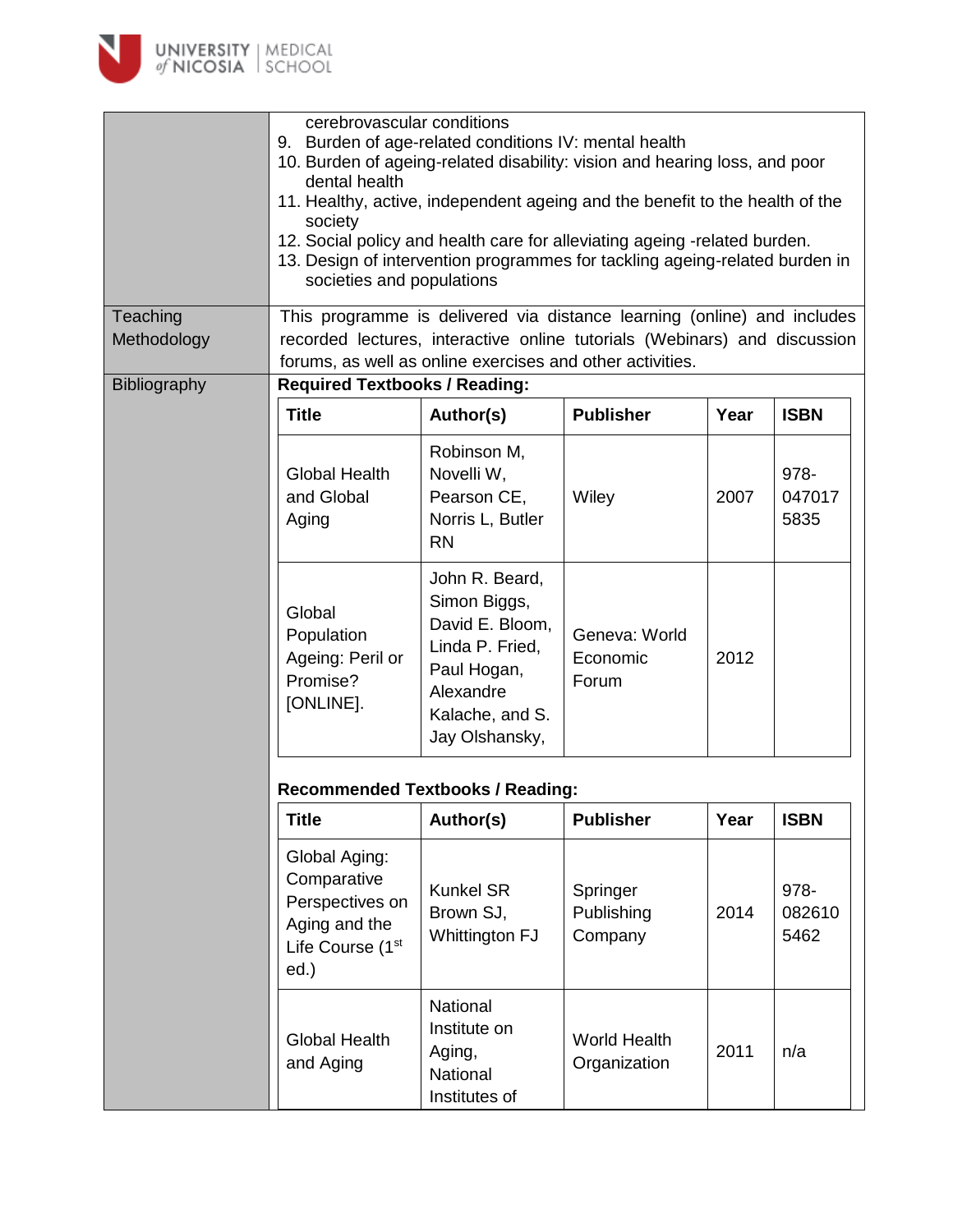

|            |                                                                                                                                                                                                           | Health,                                                   |                                     |      |                        |
|------------|-----------------------------------------------------------------------------------------------------------------------------------------------------------------------------------------------------------|-----------------------------------------------------------|-------------------------------------|------|------------------------|
|            | <b>WHO SAGE</b><br>Survey Manual:<br>The WHO Study<br>on Global<br>AGEing and<br><b>Adult Health</b><br>(SAGE)                                                                                            | <b>World Health</b><br>Organization                       | <b>World Health</b><br>Organization | 2006 | n/a                    |
|            | The King's<br>Fund, Providing<br>integrated care<br>for older people<br>with complex<br>needs: lessons<br>from seven<br>international<br>case studies.<br>[ONLINE]                                        | Goodwin, N, et<br>al.                                     | The King's Fund                     | 2014 | 978-<br>190902<br>9163 |
|            | Campaign to<br>End Loneliness:<br>Promising<br>approaches to<br>reducing<br>loneliness and<br>isolation in later<br>life.<br>[ONLINE].                                                                    | Jopling, K.                                               | Age UK                              | 2015 | n/a                    |
|            | Gauging Aging:<br>Mapping the<br>Gaps between<br>Expert and<br>Public<br>Understandings<br>of Aging in<br>America.<br>[ONLINE].                                                                           | Lindland E,<br>Fond M, Haydon<br>A, Kendall-<br>Taylor N. | <b>FrameWorks</b><br>Institute      | 2015 | n/a                    |
| Assessment | Online quiz (formative)<br>Coursework (1 essay, 1 mini project on the global burden of ageing) $-30\%$<br>Mandatory interactive activities and webinar attendance/participation - 10%<br>Final Exam - 60% |                                                           |                                     |      |                        |
| Language   | English                                                                                                                                                                                                   |                                                           |                                     |      |                        |